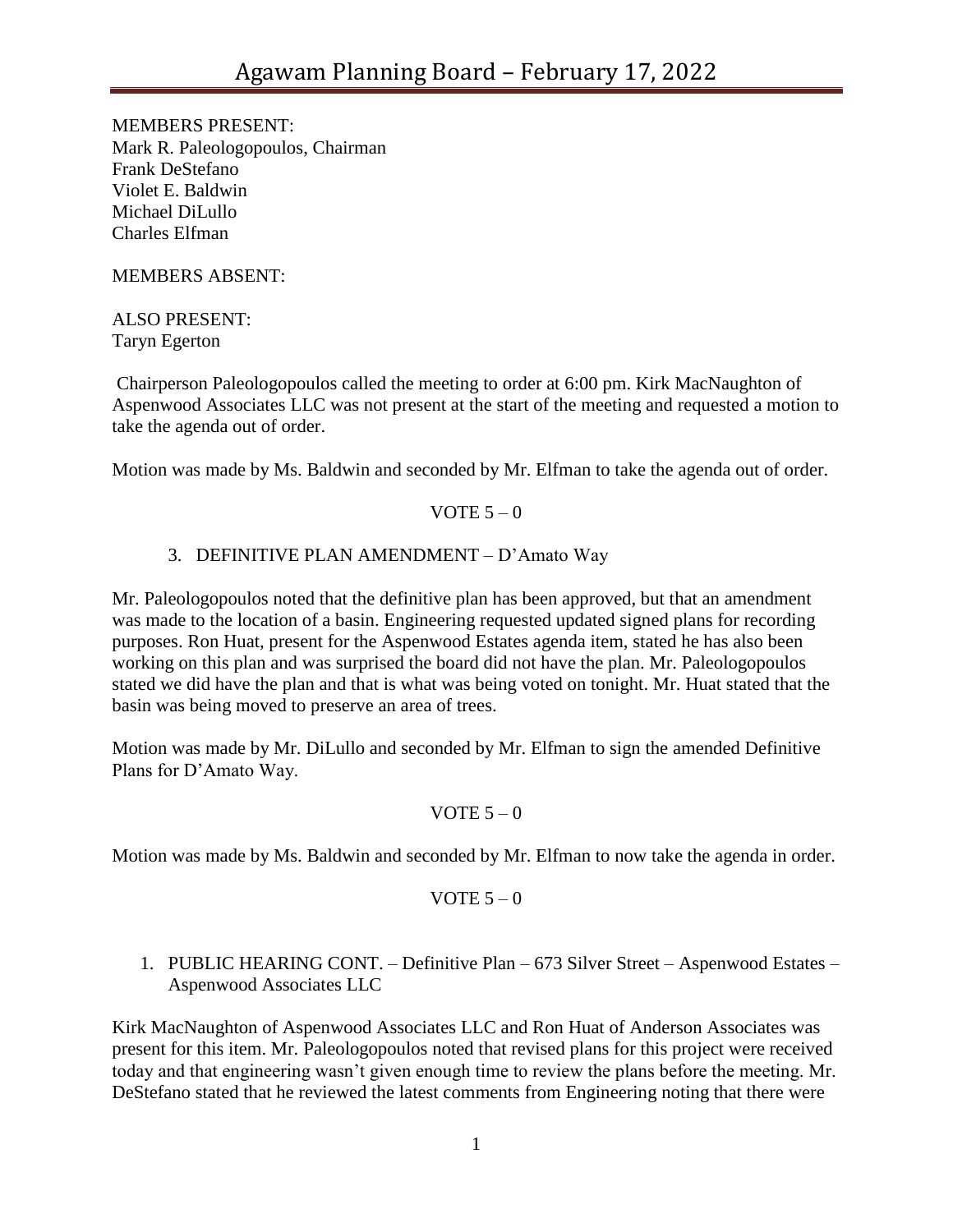30 items which he broke down as follows: 7 comments regarding spelling or discrepancies between sheets; 11 items that Engineering considered okay; and 11 outstanding items; 1 item that was added by Michelle Chase, Agawam Town Engineer, regarding the options for the increased traffic on Doane Ave. Mr. Paleologopoulos stated that there are still significant issues with the project. Mr. MacNaughton stated that he believes all the items have been addressed in the revised plans that were submitted today. Mr. Huat stated that Conservation Commission had issues with the wetland flagging and that he went on site to straighten out the discrepancies in wetland flagging. He stated that grading was an issue that has been addressed, as he reworked the grading for each lot. Mr. Huat stated are still trying to straighten out the issue with the manhole, as one pipe is coming in on top of another. He also stated that sight distance has been addressed by Bob Cafarelli who was once a town engineer. Mr. Paleologopoulos stated that the project has been going on a while and Mr. Huat stated that Conservation Commission took up a large chunk of that time, since it was his belief the Planning Board cannot approve the plan until Conservation Commission has issued their order of conditions. Mr. Huat stated that Conservation Commission had issues with the wetland flagging and lines, which was addressed this week. Mr. DeStefano asked where the plans were at in regards to the misspellings and the like. He also stated that there are comments in the most recent set of Agawam Engineering comments dated January 20, 2022 that requires the applicant to talk to a manufacture, which he noted could be a lengthy process. Mr. MacNaughton stated it would be done this week. Mr. Huat stated that there was a question about the insulation on a pipe, and that in a previous subdivision they put a solid insulation board on top of the pipe and it worked for that subdivision, which they are attempting to apply to this subdivision. Mr. Paleologopoulos asked about the Conservation Commission peer review and what resulted from that. Mr. MacNaughton stated he had a base plan that was designed and included wetlands that was shown closer to the developed area. He stated that DEP and the Conservation Commission had signed off on those plans. Mr. MacNaughton stated the third party reviewer asked to have wetland flag numbers on the plan, which they received from their environmental engineer, but the wetlands did not line up due to the different systems that were used to find the wetlands. He stated that the Conservation Commission requested the wetlands be re-verified. Mr. Paleologopoulos asked what was outstanding with the Conservation Commission. Mr. MacNaughton stated the Commission is waiting on engineering's final sign off on the plans and stated at the last meeting, the Commission sent a letter with requirements to be completed: To have the wetlands located and verified and limit of work staked in the field, which the commission will perform a site visit to verify; distances from wetlands to the working area clearly depicted on the plan; want the plan to be submitted with accurate wetlands. Mr. Paleologopoulos would like a definitive answer as to how close this plan is to moving forward or not. He stated that he would like to discuss the waivers tonight but first give the public a chance to comment or ask questions.

Mr. Paleologopoulos then opened the meeting up to the public.

Lisa Patnode, 40 Doane Ave, stated she attended the last Conservation Commission and they gave Mr. MacNaughton until March 8, 2022 to get the requirements completed. Ms. Patnode asked whether the Sight Distance mentioned in Agawam Engineering comments was referring to Aspenwood or Doane Ave. Mr. Paleologopoulos stated that it refers to Aspenwood. Ms. Patnode is worried about the sight distance on Doane Ave and how it would be affected by having another street next to it. She noted that Agawam Engineering recommended the board hire an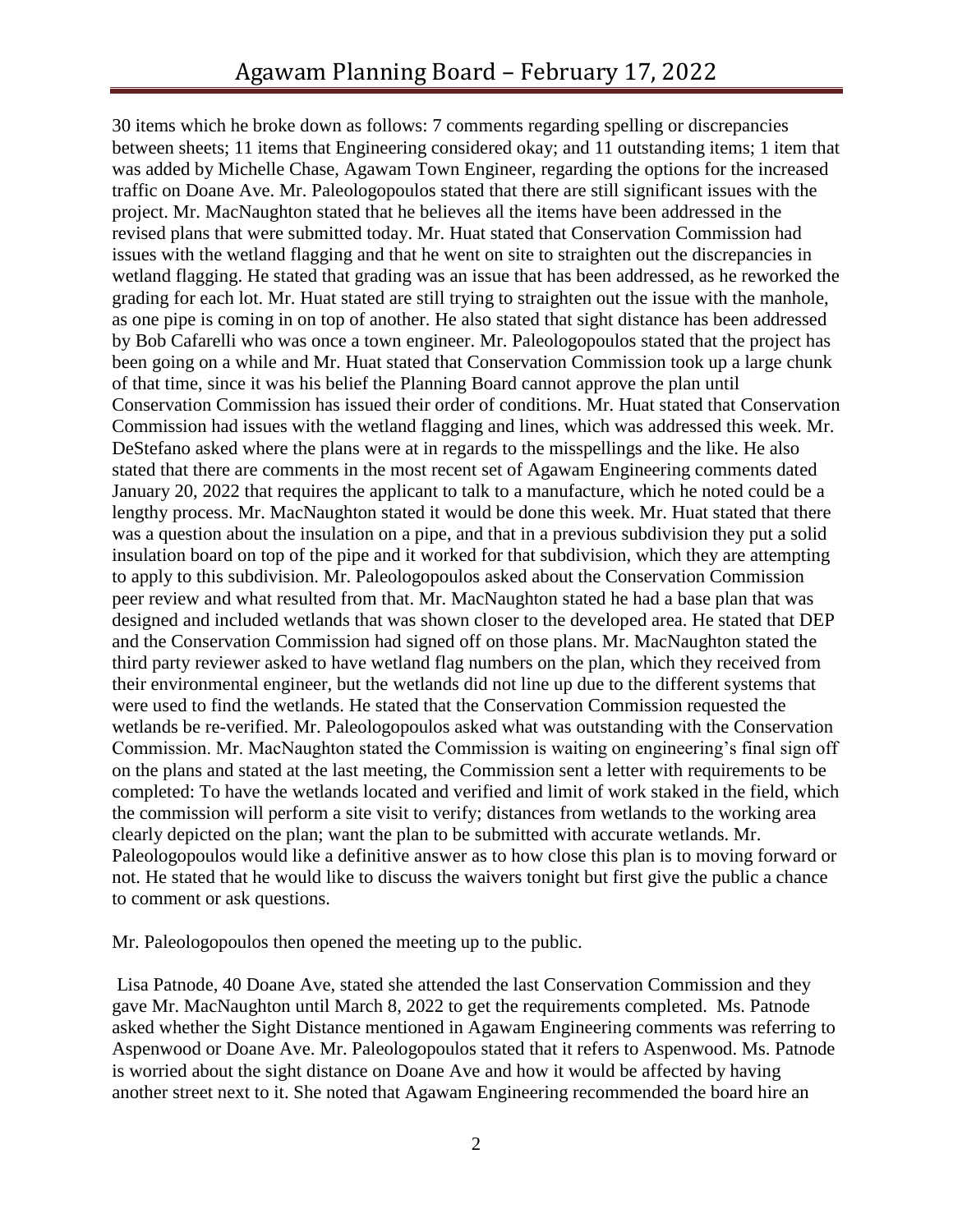engineer to peer review the sight distance study and whether a sight distance review would be completed for Doane Ave. Ms. Patnode went on to say that there are currently eight conflicts on the road that are included in Doane Ave's sight distance. Mr. Paleologopoulos would like to get Agawam Engineering comments on the revised plans. Ms. Patnode noted that on the Sight Distance narrative provided by Anderson Associates, it stated the speed limit is 35 when it is actually 40 miles per hour on that street, which would affect the results of the whole study. She is interested to hear back from Agawam Engineering regarding the grading, as it seems that the stormwater runoff would be directed to Doane Ave.

Jim Consolini, 101 Doane Ave, asked how many of the building lots have been sold on this property. Mr. MacNaughton stated none have sold and that the lots cannot be sold until the project is approved.

Ruth Cosmini, 102 Doane Ave, asked who was going to take care of the wetlands. Ms. Patnode clarified that she was talking about the Conservation Restriction and that it was still being decided by the Conservation Commission. She stated that Mr. MacNaughton proposed the Homeowners Association maintain the 12 acre Conservation Restriction. Mr. MacNaughton stated the state will determine the answer to Ms. Cosmini's area. He stated that it is an endangered species area and that Natural Heritage has strict requirements as to how that area can be used and maintained, and they are still going back and forth. Eventually there will be a third party entity to enforce the conservation restriction and ensure it is maintained under predetermined requirements. Ms. Baldwin stated that the Conservation Commission has a third party reviewer who can review the project and that what has to be done will be done. Ms. Egerton stated as of right now the funds have run out for Conservation Commission peer reviewer, but that if their services are needed she would still be available.

Jim Consolini, 101 Doane Ave, stated this has been going on 11 years and asked if this was normal. Mr. Paleologopoulos stated it was not normal. Ms. Baldwin stated there have been other factors contributing to the length, including requesting a zone change. Mr. Paleologopoulos stated this particular plan has only been before the board for two years.

Mr. Huat requested the Agawam Engineering department be quicker in their review since its short notice to get comments the night of the meeting. Mr. MacNaughton noted they did the same thing with the submission of their plan the day of the meeting. Ms. Cosmini noted that Mr. MacNaughton engineer should be on top of the comments and doesn't see other developers with the same problem, noting the back and forth between Agawam Engineering and Mr. MacNaughton. Mr. DeStefano stated that fixing a problem sometimes leads to another issue. Ms. Baldwin noted that the most recent set of comments were dated January 20, 2022 for revised plans dated January 14, 2022 and received on January 18, 2022. She notes that there was a meeting on February 3<sup>rd</sup> with no representation by the proponent. Mr. MacNaughton stated those engineering comments are dated January 20, 2022 but did not receive them until February 3, 2022. Mr. Paleologopoulos stated that this is not an instantaneous process. Mr. MacNaughton stated the sight distance review is a non-issue because it is over 1,000 feet in both directions.

Mr. Paleologopoulos stated there are two waivers for the project. The first being to waive the 300' requirement between streets and the second to waive the requirement to have sidewalks on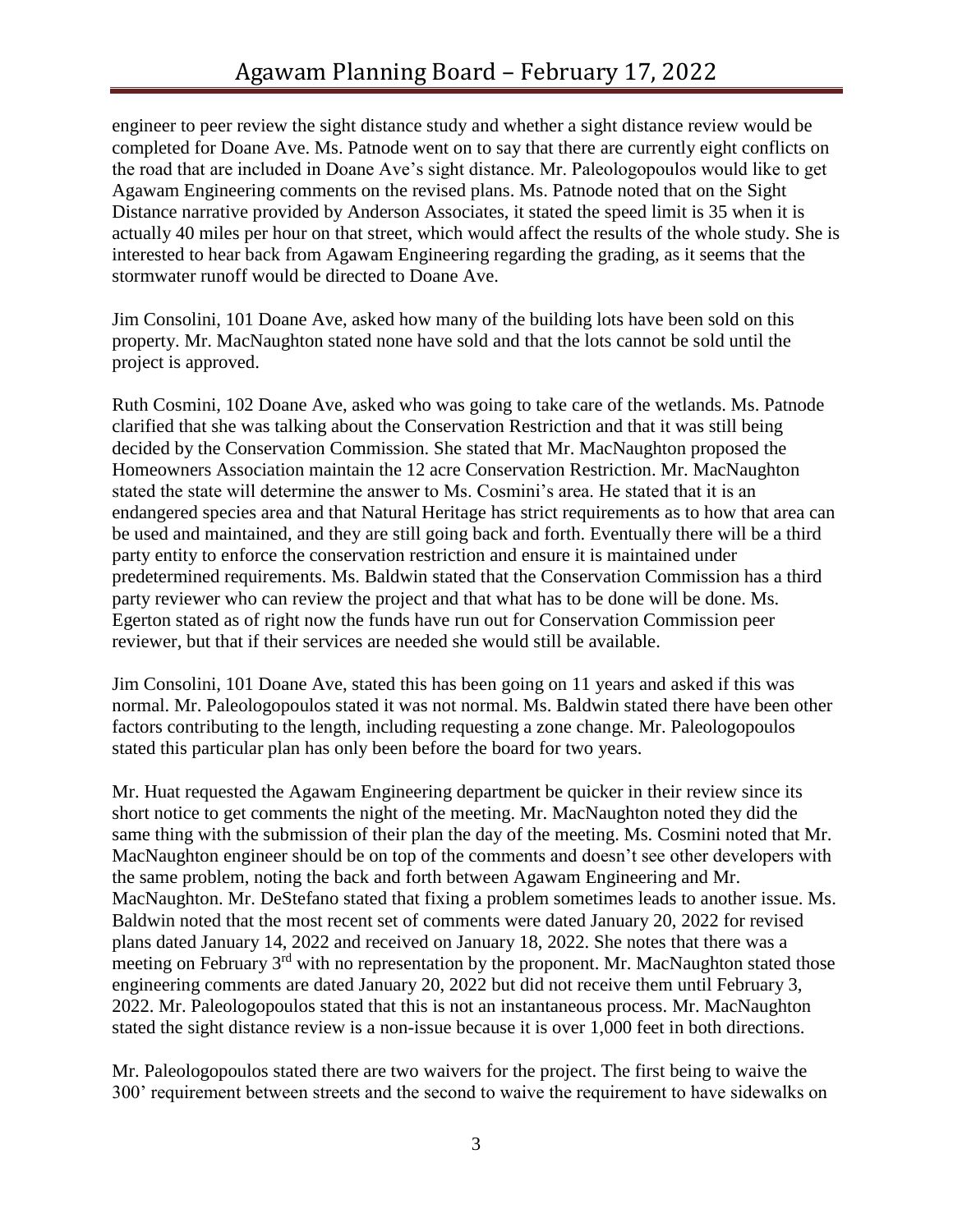both sides of the street. Mr. Paleologopoulos's opinion is to decline the 300' waiver as it has no benefit to the town and that he does not see a need for a second sidewalk in the development. He notes that the lots are not going to be developed and that the board can require sidewalks be put in in the future if the lots are to be developed, and that it's not fair to have the sidewalks be maintained by the residents across the street. Mr. Elman's opinion is that to keep the residential uniform, he would not waive the sidewalk requirement. He asked whether the 300' waiver has been granted in the past and Mr. Paleologopoulos and Ms. Baldwin could not remember this waiver ever being granted. It was noted that this 300' requirement and the sight distance study are different. Mr. Elfman stated he would grant the waiver because it is only a few feet short of 300 the way the plan is right now. Ms. Baldwin agrees with Mr. Paleologopoulos's opinion. Mr. DeStefano had asked others in his spare time about whether they use sidewalks and the majority of the people said they have sidewalks, but are not used by adults or children, but that he is in favor of having sidewalks on both sides. He noted that the reasoning for the need of the 300' waiver has to do with the lots being zoned industrial and the curb cuts. Mr. DeStefano stated his opinion would be to not grant the sidewalk waiver, but would be in favor of the 300' waiver. Mr. DiLullo will have to abstain from this vote when it takes place, but that his opinion would be to grant both waivers. Mr. Elfman would like to have more information from Agawam Engineering before voting on the waivers.

Motion was made by Ms. Baldwin and seconded by Mr. DeStefano to continue the public hearing for Definitive Plan – 673 Silver Street – Aspenwood Estates – Aspenwood Associates to the March 3, 2022 meeting.

#### VOTE  $5-0$

Motion was made by Ms. DeStefano and seconded by Mr. DeStefano to the definitive plan application for Definitive Plan – 673 Silver Street – Aspenwood Estates – Aspenwood Associates for 45 days.

#### VOTE  $5-0$

### 2. PUBLIC HEARING – Zoning Amendment – Drive-In and Drive-Through Restaurants (TOR-2022-1) – Mayor Sapelli

Ms. Egerton stated that currently in the zoning code, the required number of parking spaces is 50 but that the applicant can go through the zoning board of appeals for a special permit to lower the required spaces to 30. The amendment would lower the amount of required spaces to 25 and the applicant can go through the zoning board of appeals for a special permit to lower the required spaces to 15. Mr. DeStefano asked for an example of what type of restaurant. Ms. Egerton stated it would be businesses such as McDonalds or Dunkin Donuts. Mr. Elfman asked the board whether Agawam wants more of these types of businesses and whether it would take away from small businesses that could want to have business here. Mr. Paleologopoulos stated the permit granting authority would have the opportunity to require different amounts of spaces on a case by case basis and that he has no problem with lowering the amount of parking spaces required.